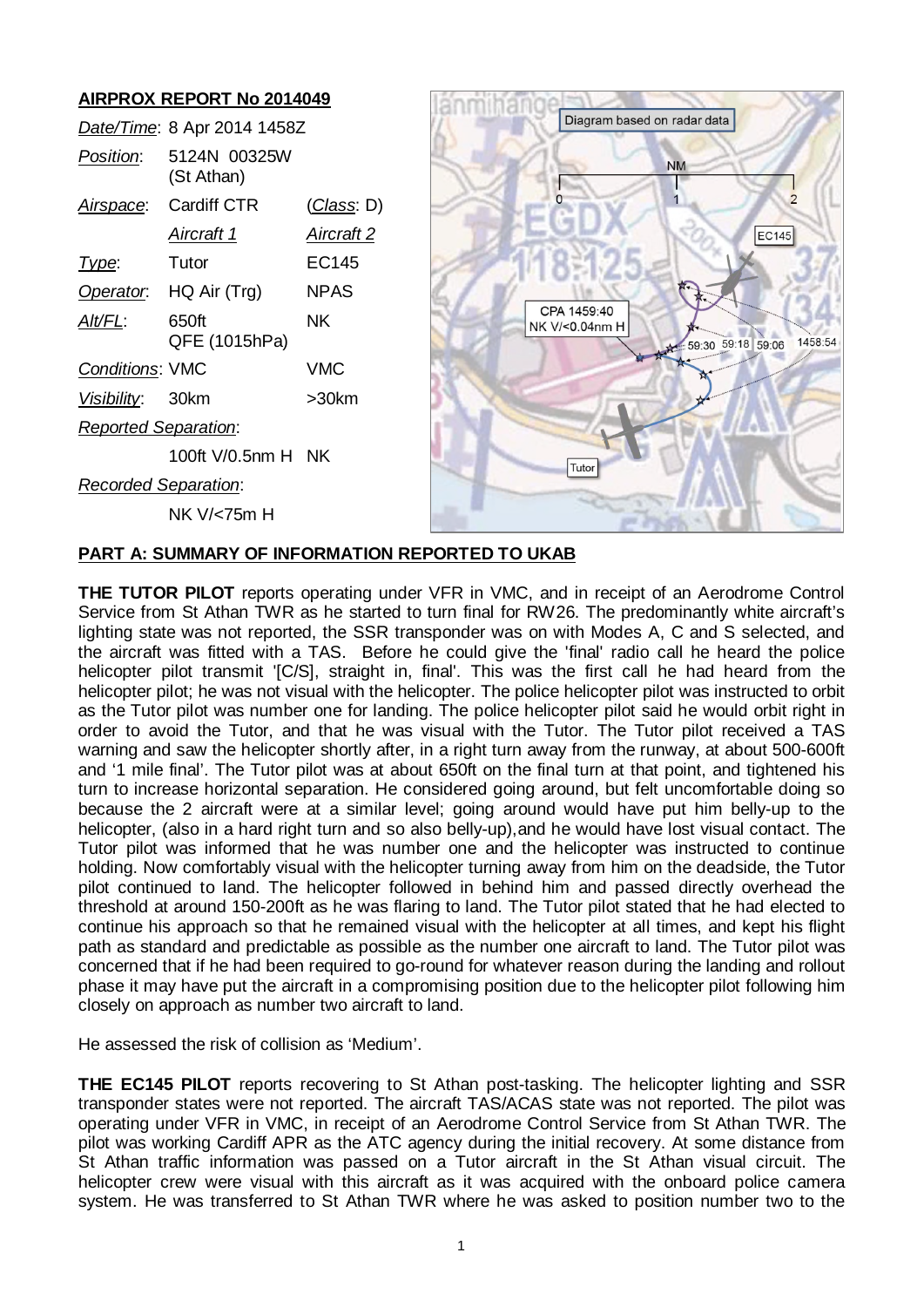Tutor, which he perceived was mid-point downwind on a left-hand circuit to RW26. The helicopter pilot's approach heading was towards the threshold, roughly a right-base join and, due to the closing speed, it became apparent that he would arrive ahead of the Tutor; he requested to become 'number one'. This was not approved, and he was asked to make a left-hand orbit in his current position. He elected to make a right-hand orbit for reasons of airmanship, away from the Tutor, which would have been turning towards him; the [right] turn kept the two sides of the circuit separate. He then positioned to the rear of the Tutor, in its port quarter. The pilot noted that the Tutor was visual to him and his crew at all times, and was tracked with the onboard police camera system. It was established that the Tutor pilot was landing from his approach and, once safely on the ground, the helicopter pilot continued to the police unit and landed. The pilot stated that no unusual comments were made by any crew members about the flight, and that the crew were satisfied with the service supplied by Cardiff ATC and the procedure for transfer to the visual circuit.

He assessed the risk of collision as 'None'.

**THE ST ATHAN ADC** reports that a Tutor was warned inbound by Cardiff from the west, shortly after a Police helicopter was warned inbound from the east. He asked Cardiff to position the helicopter for a downwind join behind the Tutor. He observed the Tutor enter the downwind leg but was still unaware of the position of the Police helicopter. As the Tutor was late downwind, the helicopter pilot called a mile from the end of the runway and asked to be fed in first. From the ADC's position in the Runway Caravan it looked like the Tutor should still be number 1, so he instructed the helicopter pilot to do an orbit and the Tutor pilot to land after he called on finals. The helicopter pilot then made an approach behind the Tutor and landed on dispersal without further incident.

He perceived the severity of the incident as 'Medium'.

**THE ST ATHAN SUP** reports that she did not witness the incident.

**THE CARDIFF ADC** reports being informed of an Airprox occurrence the day after the incident. He had been mentoring a trainee in the TWR position. Cardiff was using RW30 and the 'VFR Block' was active. St Athan RW26 was active. The Police helicopter, inbound to St Athan, entered the Cardiff CTR from the north, VFR not above altitude 1500ft. When the helicopter was about 3nm west of the Wenvoe TV Mast, the trainee coordinated its arrival with St Athan TWR. The St Athan ADC requested that the helicopter join downwind and said he had one Grob Tutor joining VFR. After the phone call the mentor questioned the trainee about his understanding of the coordination. He told the trainee to ring back to St Athan and ask if the Police helicopter was to join right-hand or left-hand downwind. The St Athan ADC said left-hand downwind. The trainee passed these joining instructions to the helicopter pilot and passed Traffic Information about the Tutor. The mentor then passed what he considered to be more accurate Traffic Information. The helicopter pilot reported visual with the Tutor and said he would be well ahead of it. The mentor then told the trainee to instruct the helicopter pilot to report that he would be ahead of the Tutor to St Athan TWR, and transfer him to St Athan local. The helicopter pilot was transferred to St Athan TWR when he was about 1nm north of the Cardiff RW30 climb-out lane. As the helicopter pilot had reported visual and well ahead of the Tutor, the mentor did not perceive there to be a confliction. He could see both aircraft out of the VCR window and, after the EC145 pilot had been transferred, he noticed the helicopter turn left, he recalled, and hold off to the north as the Tutor turned onto left-base for RW26. The mentor presumed that the EC145 pilot was following instructions issued by St Athan TWR.

## **Factual Background**

The weather at St Athan was recorded as follows:

METAR EGDX 081450Z AUTO 26019KT 9999 FEW022/// 11/05 Q1022

St Athan Tower were temporarily conducting operations from the Runway Caravan whilst repairs were made to damage to the control tower.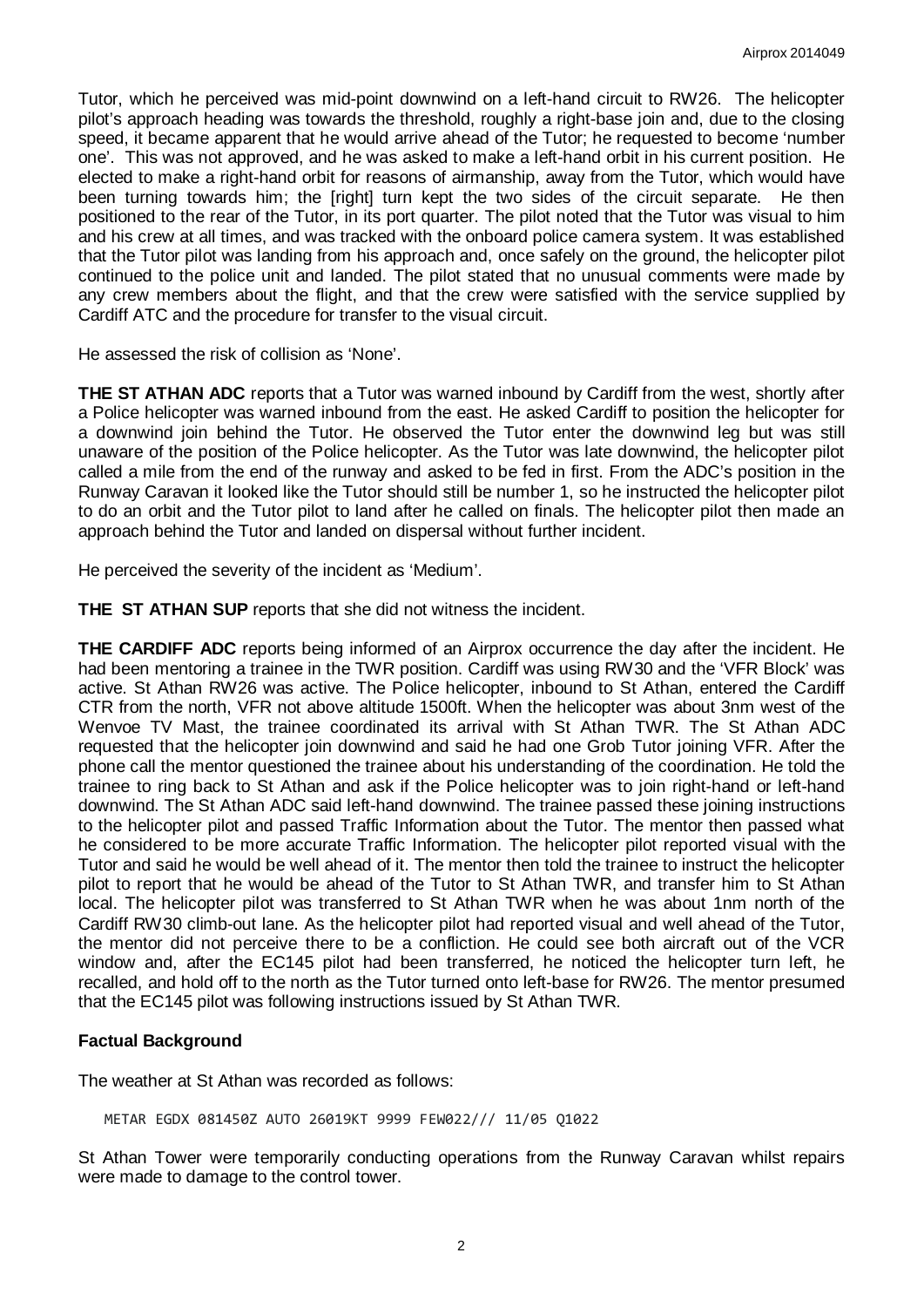# **Analysis and Investigation**

# **Military ATM**

All heights/altitudes quoted are based upon SSR Mode C from the radar replay unless otherwise stated.

The RAF St Athan Aerodrome Controller (ADC) reported a 'low' workload and was providing a service to the two aircraft involved in the Airprox. The ADC recalled the Tutor pilot being warned inbound from the west and the Police helicopter being warned in from the east. The ADC requested that the Cardiff controller position the Police helicopter for a downwind join, behind the Tutor. The Tutor was observed downwind but the ADC was not aware of the position of the helicopter. As the Tutor was in the late downwind position, a call was received from the helicopter pilot at a mile from the end of the runway, with a request to be fed in first. From the control position in the Runway Caravan, the controller considered the Tutor to be first for landing and the helicopter was instructed to orbit. The Supervisor agreed with workload assessment and the incident was perceived to have a 'medium' severity.

The Tutor pilot joined the visual circuit at 1455:18, via a downwind join, see Figure 1 below.



Figure 1: Aircraft geometry at 1456:53

At 1457:20, the Tutor pilot declared downwind and Tower replied with, "[Tutor C/S] s*urface wind 290 12 knots*". At 1457:53, the helicopter pilot called St Athan Tower, "*Tower* [EC145 C/S] {unintelligible} *downwind traffic, we're almost finals, are you happy if I continue ahead?*". Figure 2 depicts the aircraft geometry at 1457:48.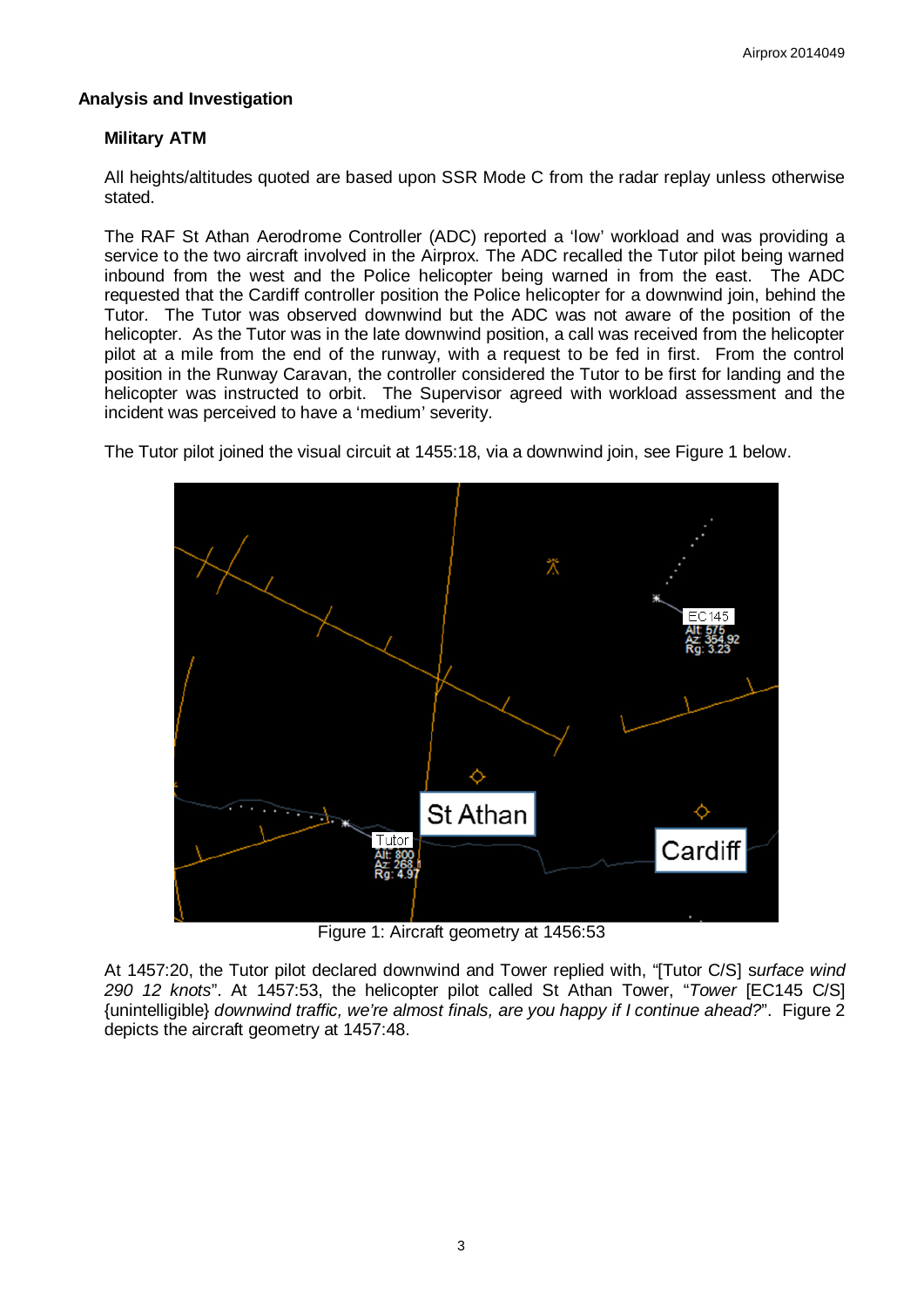

Figure 2: Aircraft geometry at 1457:48.

At 1458:03, the ADC replied, "[EC145 C/S] *negative, if you can do a left-hand orbit er the Tutor is number one".* At 1458:08, the helicopter pilot replied with, "*Roger, it's going to be a right-hand orbit, left would be unsafe that traffic*". The Tutor pilot commented at 1458:14, "[Tutor C/S] *visual and I'll turn late*". The ADC confirmed to the Tutor pilot at 1458:17, "[Tutor C/S] *er you are number one*", see Figure 3 below:



Figure 3: Aircraft geometry at 1458:17.

The ADC issued a clearance to land for the Tutor pilot at 1458:32, see Figure 4 below: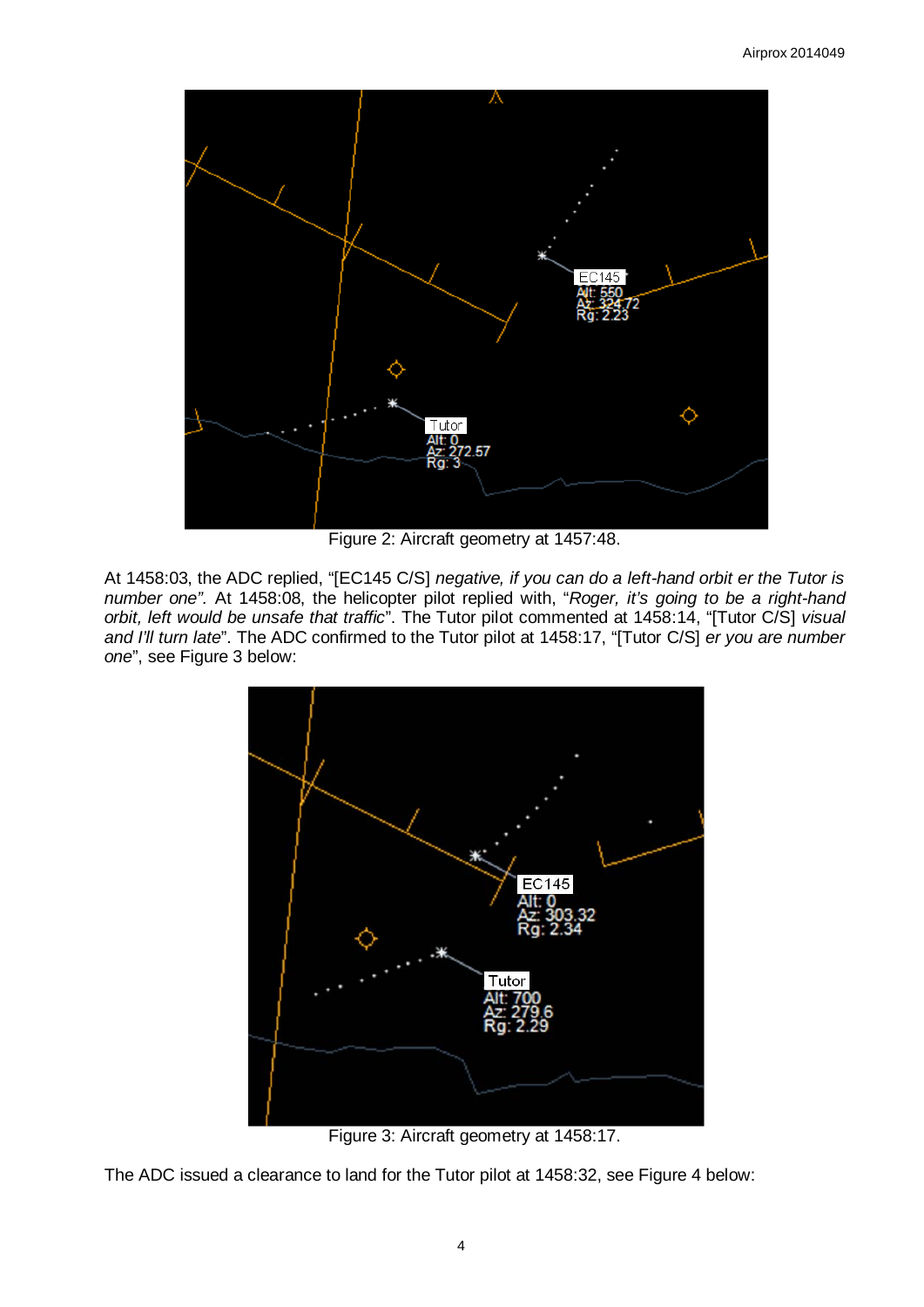

Figure 4: Aircraft geometry at 1458:32.

The helicopter pilot made a right-hand orbit whilst the Tutor continued onto finals. At 1458:46, the ADC transmitted, "[EC145 C/S] *if you er can park behind the Tutor, happy for you to make your approach south side to the dispersal*.", see Figure 5 below. The helicopter pilot replied with, [EC145 C/S] *roger behind and remain south side, is he going around or landing off this approach?".* At 1458:57, the ADC confirmed, "*He's landing off this approach er and will maintain on runway till you've passed*".



Figure 5: Aircraft geometry at 1458:46.

At 1459:15, the helicopter pilot followed the Tutor onto final approach, see Figure 6 below: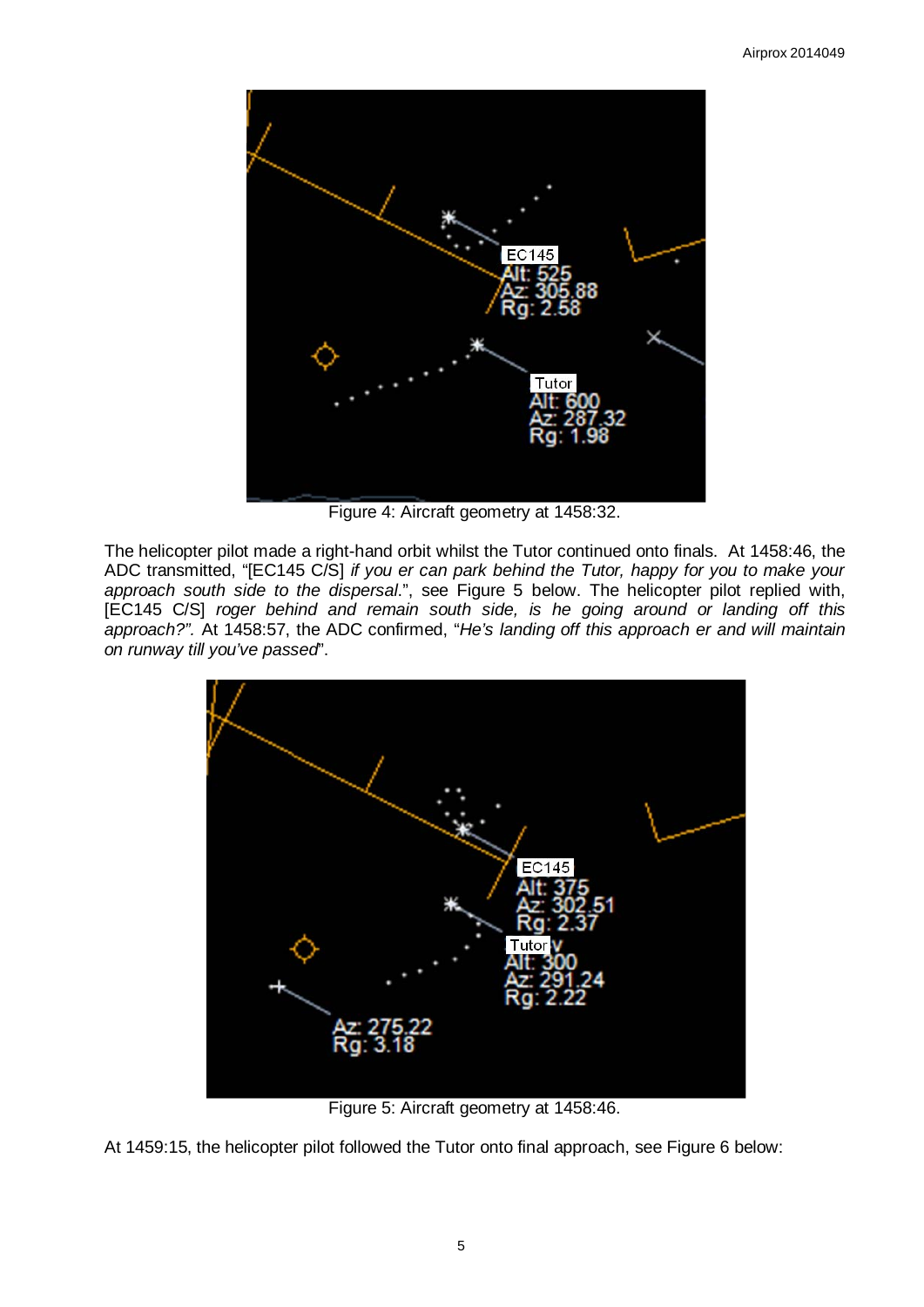

Figure 6: Aircraft geometry at 1459:15.

Analysis of events indicates that the St Athan ADC formulated a plan of recovery and articulated it to the Cardiff controller. It was expected that the helicopter pilot would route to the south and join downwind behind the Tutor, or go straight for left-base if the Tutor was clear. The ADC remained visual with the Tutor in the visual circuit but was unaware of the position of the helicopter. To add context to the later sighting than normal, St Athan were temporarily controlling from a Runway Caravan following damage to the control tower. The ADC's position from the Caravan was lower down than in the tower VCR and this therefore restricted the distance of view; furthermore, the temporary control tower did not have a Hi-Brite, and the ADC could not use it to search for the helicopter's position. The ADC had been searching to the south for the helicopter and only became visual as the pilot called final from the north. Despite the late sighting of traffic resulting from a late call to join, the ADC felt that the Tutor was still number one and the order of recovery remained as instructed. To the ADC's credit, the late call from the helicopter pilot led immediately to an instruction to enter a left-hand orbit to avoid the Tutor, but the pilot preferred a right-hand turn to maintain separation.

The Cardiff controller liaised with the St Athan ADC for clarification on the join instruction, called Traffic Information to assist the helicopter pilot in gaining visual with the Tutor, and rightly requested that the helicopter pilot contact the St Athan ADC for any changes to the order of recovery. However, the late handover point left the St Athan ADC instructing an avoiding turn on the initial call.

The first call from the helicopter pilot to the St Athan ADC was to join, requesting a straight-in approach as number one, rather than a downwind join, as number two. The helicopter pilot believed that he could recover ahead of the Tutor and positioned for a straight-in approach to RW26, from a north-easterly recovery, rather than a downwind join as instructed. The Standard Operating Procedure at St Athan is for Police helicopters to route direct to dispersal on departure and recovery for expedition, and it is not common for a visiting pilot to fit in with other circuit traffic. For further context to the pilot's actions, the nature of the join may have been misconstrued or misunderstood, and the quicker and more familiar approach may have been straight-in and direct to dispersal. The pilot was not station based and it is not known what level of familiarity he had with local procedures.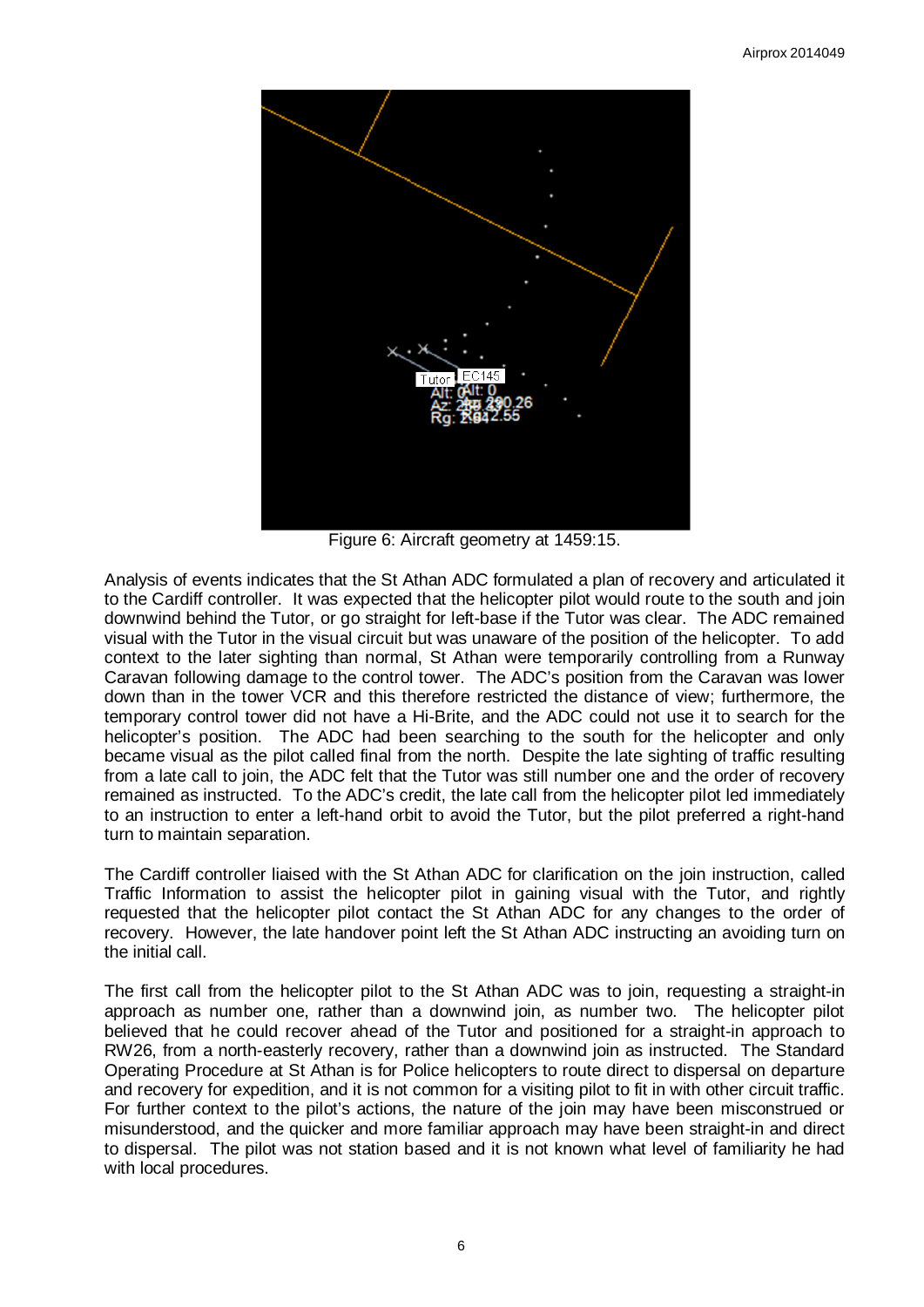Many of the barriers to collision prevailed, including Traffic Information. However, the procedure may not have been clear for all parties, and was based upon a join positioning from the south, to route behind the circuit traffic. The lookout was good from the helicopter pilot but it was less effective for the St Athan controller and Tutor pilot because they were uncertain of the position of the helicopter (on an unexpected recovery profile), and because of limits to visual acquisition whilst operating from the alternative Visual Control Room. Subsequent manoeuvring by the helicopter pilot was such that the Tutor pilot felt that the safety of the aircraft may have been compromised.

# **ATSI**

The Airprox occurred when the Tutor pilot approached short final. Both crews were operating VFR in the St Athan Local Flying Zone, within Class D controlled airspace, and in receipt of an Aerodrome Control Service from St Athan Tower. The EC145 had approached from the northeast and the Cardiff controller initiated coordination with St Athan giving an accurate position check of '3nm west of the Wenvoe TV mast' (which is situated 5nm northeast of Cardiff). Coordination was agreed and the Cardiff controller then instructed the EC145 pilot to position downwind left-hand for RW26 behind the Tutor in the circuit. The EC145 pilot reported visual with the Tutor and the Cardiff controller again advised the EC145 to position 'behind the Tutor'. The EC145 pilot believed that he was likely to be ahead of the Tutor and Cardiff instructed him to contact St Athan Tower. The Cardiff ATSU reported that earlier in the day single fixed-wing aircraft had been operating from St Athan, re-joining from the east via the 'quarry and chimneys' and believed that the St Athan controller might have had an expectation that the EC145 would position similarly. For expedition, the standard procedure for the EC145 helicopter operation would normally be to route direct to and from dispersal and this might have led to a degree of expectation by the EC145 pilot. St Athan was operating without a Hi-Brite<sup>[1](#page-6-0)</sup> and Cardiff accept that a further report to St Athan on the position of the EC145 might have assisted the situational awareness of the St Athan controller. Within Class D airspace both pilots are expected to comply with any instructions which the appropriate air traffic control unit may give $^{\scriptscriptstyle 2}$  $^{\scriptscriptstyle 2}$  $^{\scriptscriptstyle 2}$ .

The EC145 crew contacted St Athan Tower and were instructed to orbit and position behind the Tutor. The EC145 pilot completed a right hand orbit and the Airprox occurred subsequently when both aircraft were on very short final for RW26.

## **UKAB Secretariat**

Both pilots shared an equal responsibility to avoid collision and not to fly into such proximity as to create a danger of collision<sup>[3](#page-6-2)</sup>. Both pilots were required to comply with any instructions which the appropriate air traffic control unit may have given, notwithstanding their primary duty of collision avoidance. Playback of the Cardiff radar recording showed the EC145 closing to a range of 0.08nm (150m) astern and slightly to the left of the Tutor before the contact faded at 1459:38. The EC145 reappeared at 1459:42, 0.04nm (75m) ahead and slightly to the left of the Tutor. The Tutor was observed on radar replay for the duration of its landing run and its pilot reports that the EC145 flew over him as he was in the landing flare.

#### **Comments**

#### **HQ Air Command**

The Tutor pilot's original report did not refer to the Traffic Information received from ATC whilst the aircraft was downwind, to which he responded 'visual and I'll turn late'. The subsequent decision to turn finals and begin the approach to land was therefore done with situational awareness of the helicopter to the north. A go-around from the first half of the finals turn would have provided

<span id="page-6-1"></span><span id="page-6-0"></span><sup>&</sup>lt;sup>1</sup> Display of the radar picture, used for situational awareness, but not calibrated for controlling.<br><sup>2</sup> Rules of the Air 2007 (as amended), Rule 30 (Maintaining continuous watch and complying with air traffic control in

<span id="page-6-2"></span> $3$  Rules of the Air 2007 (as amended), Rule 8 (Avoiding aerial collisions).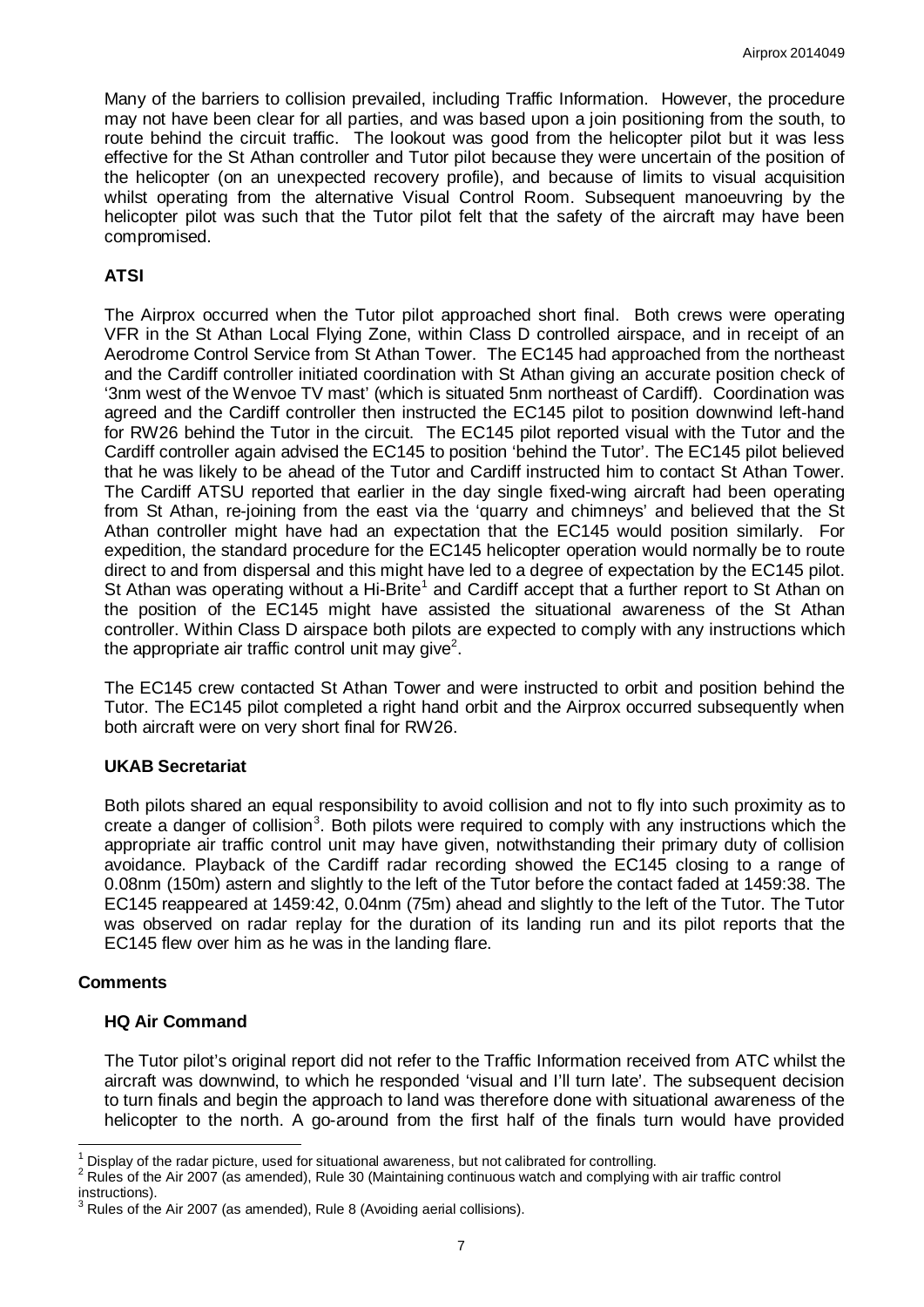positive deconfliction. Notwithstanding, with the helicopter captain visual throughout the Tutor's turn, approach and landing, visual separation was maintained at all times. Overall, this appears to be a case where the Tutor captain felt uncomfortable by the proximity of the EC145 and that there appears to have been negligible risk of collision.

### **Summary**

An Airprox was reported when a Grob Tutor and an EC145 flew into proximity in the St Athan visual circuit at about 1459 on Tuesday 8<sup>th</sup> April 2014. Both pilots were operating under VFR in VMC and both were in receipt of an Aerodrome Control Service from St Athan TWR.

### **PART B: SUMMARY OF THE BOARD'S DISCUSSIONS**

Information available included reports from the pilots of both aircraft, transcripts of the relevant RT frequencies, radar photographs/video recordings, reports from the air traffic controllers involved and reports from the appropriate ATC and operating authorities.

The Board noted first that, although the aircraft had become proximate to each other around the final/base-leg area when the EC145 commenced its orbit, the pilots were visual with each other's aircraft at the time, and the Airprox event actually occurred later as the Tutor pilot was flaring for landing and the EC145 pilot flew past it.

The Board then considered the ATC aspects of the Airprox. They noted that the ATC tower at St Athan had been damaged, and that the Tower controller was operating from a 'Runway Caravan', which is a specially adapted and equipped lorry with a viewing cupola on the roof and appropriate radios and communication equipment installed. This is a pre-prepared method of operating when the Tower suffers any failure and, although the controller has a slightly reduced look-out and no Hi-brite, it does not affect the level of service provided. Notwithstanding, it appeared to the Board that, without the Hi-brite, the controller would have found it harder to assess the exact positions of the aircraft and this may have contributed to his decision to sequence the Tutor ahead of the EC145 and his instruction that the EC145 pilot should join down-wind. Members noted that here appeared to be some confusion in the St Athan controller's mind as to the location of the EC145 given that he was searching for it to the south when it was, in fact, arriving from the northeast (and had been reported as such by Cardiff). Members wondered if the Cardiff controller could have positioned the EC145 more effectively; it was noted from the transcript that the Cardiff controller had twice instructed the EC145 pilot to position behind the Tutor and, although the instruction to join downwind may have appeared odd to the EC145 pilot considering his position, in Class D airspace, the pilot was required to follow the instructions he received or explain why he could not. Nonetheless, the Board agreed that the EC145's subsequent orbit should have allowed sufficient separation from the Tutor on final approach to be achieved.

Turning to the Tutor pilot's actions, the Board noted that he had seen the EC145 as he turned onto final approach and some members wondered if he might have been better served by having gone around at that point. Whilst it was agreed in the subsequent discussion that this would have been a valid course of action, the Tower controller had informed him that he was No.1 in the landing sequence and it was, therefore, also entirely reasonable for him to proceed with his approach as instructed on the understanding that it was the EC145 pilot's responsibility to sequence appropriately behind him.

As for the EC145 pilot, members remarked that he was obliged to either comply with the instructions given by ATC or explain why he could not and make his intentions clear to the Tower controller. The EC145 had wanted to land ahead of the Tutor but, when the Tower controller refused this request and an orbit was required to allow the Tutor to go ahead, the EC145 pilot had sensibly elected to turn right instead of left, and informed the Tower controller before turning. Nevertheless, it was agreed that the EC145 pilot should have then allowed more space behind and when flying past the Tutor, particularly considering the potential effects of helicopter down-wash on a light aircraft.